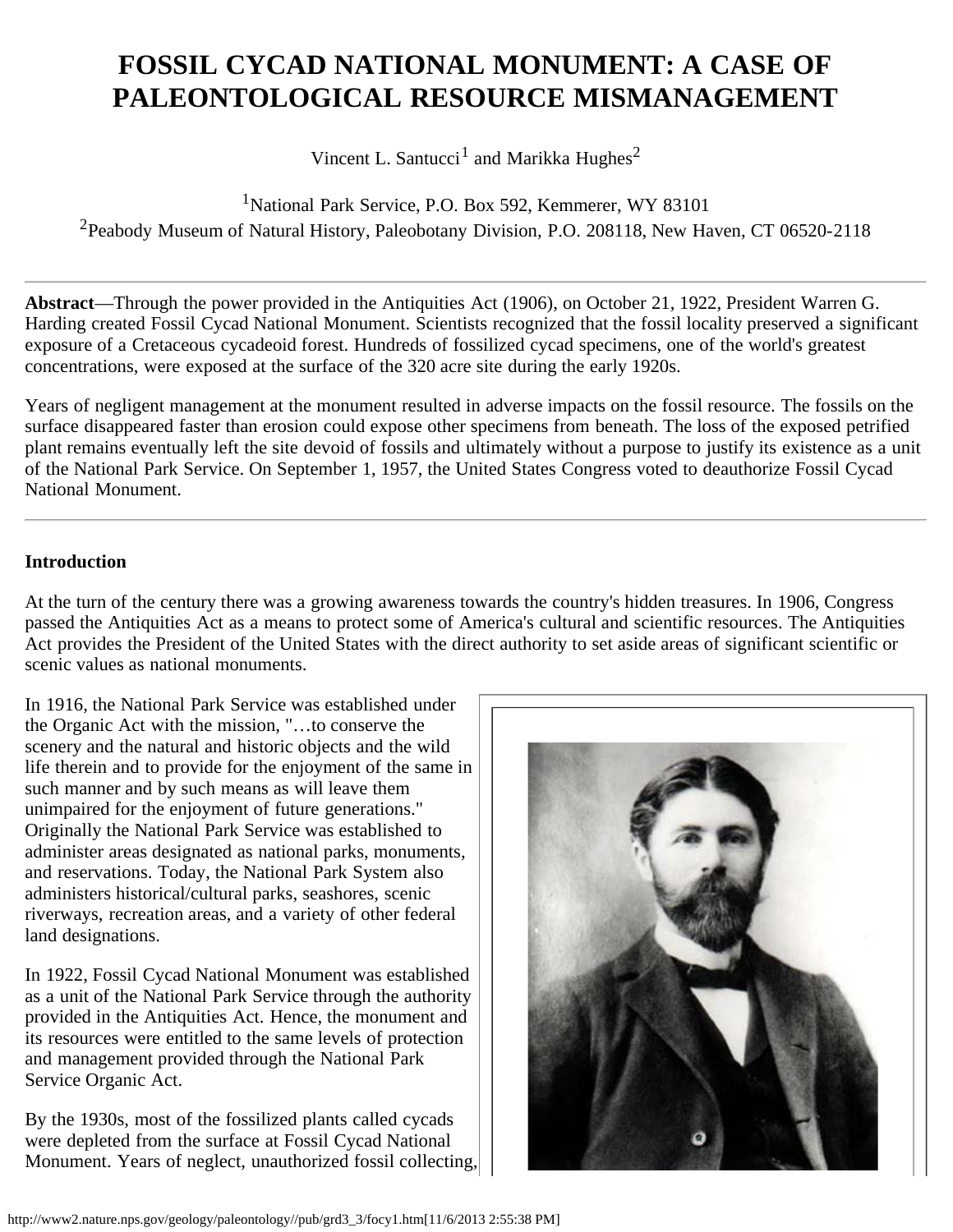unchallenged research collecting and a general misunderstanding of paleontological resources, lead to the near complete loss of the resource in which the monument was named and designated. In the early 1950s, it had become apparent that the National Park Service failed to uphold the mission addressed in the Organic Act at Fossil

Figure 1 - Paleobotanist George Reber Wieland (used with permission from Yale University)

Cycad National Monument. Therefore, in 1957, under the request of the National Park Service, one of America's important paleontological localities lost its status as a unit of the National Park System.

## **Pre-Monument History**

In 1892, F. H. Cole of Hot Springs, South Dakota discovered the fossilized cycad beds in the southern Black Hills, near Minnekahta. After the discovery, Cole sent photographs of the fossils he had found to Professor Henry Newton, a geologist at the Smithsonian Institution. The first description of the locality was published in 1893 by Professor Thomas MacBride of the University of Iowa.

Also in 1893, Lester Ward of the United States Geological Survey started collecting the fossilized cycadeoids in the Black Hills. In 1897, an extreme interest in the cycad sites of South Dakota took hold in George Reber Wieland (Figure 1). While assisting O. C. Marsh, Professor of Paleontology at Yale University, Wieland traveled to South Dakota and met Ward. Through the encouragement of Ward and Marsh, Wieland's scientific interest in the cycads of South Dakota grew and he changed his focus from vertebrate paleontology to that of paleobotany. Wieland returned to Yale University and the Peabody Museum and continued to study the cycadeoids. He later had two volumes titled *American Fossil Cycads* published by the Carnegie Institution of Washington (Wieland, 1916).

| In 1920, Wieland obtained the fossil cycad-rich land under<br>the Homestead Act "in order that the cycads might not fall<br>into unworthy hands" (Hot Springs Star, 1938). Two years<br>later, he offered to return the land to the federal government,<br>so that a national monument could be established to further<br>protect the petrified plants.                                                                                                                                                                                                                                                                                 |
|-----------------------------------------------------------------------------------------------------------------------------------------------------------------------------------------------------------------------------------------------------------------------------------------------------------------------------------------------------------------------------------------------------------------------------------------------------------------------------------------------------------------------------------------------------------------------------------------------------------------------------------------|
| The 320-acre site, located in the Dakota Sandstone Formation<br>$(120 \text{ million years old})$ , contained immense quantities of the<br>fossilized cycadeoids. "The area is probably one of the most<br>interesting fossil plant localities and is known amongst<br>scientific men the world over," wrote E. C. Finney to<br>President Warren G. Harding before the establishment of the<br>monument (Finney, 18 October 1922). Many of the fossil<br>cycad specimens exhibited branching features that were not<br>previously observed. The fossil cycads held the promise of<br>helping to explain the origin of flowering plants. |
| establishment of fossil cycad national monument                                                                                                                                                                                                                                                                                                                                                                                                                                                                                                                                                                                         |
| With Wieland's offer to give the homesteaded land back to<br>the government for the creation of a monument, the<br>government sought insight from scientists. Charles D. Walcott<br>of the U.S. Geological Survey and the Smithsonian<br>Institution was asked to visit the site and assess its value.<br>Without visiting the locality, Walcott concluded that although<br>there were reports that all surficial cycads had been removed,<br>"in the future, more specimens will be exposed by erosion,<br>and at that time it would be well for the area to be under the<br>jurisdiction of the Government" (Walcott, 15 April 1922). |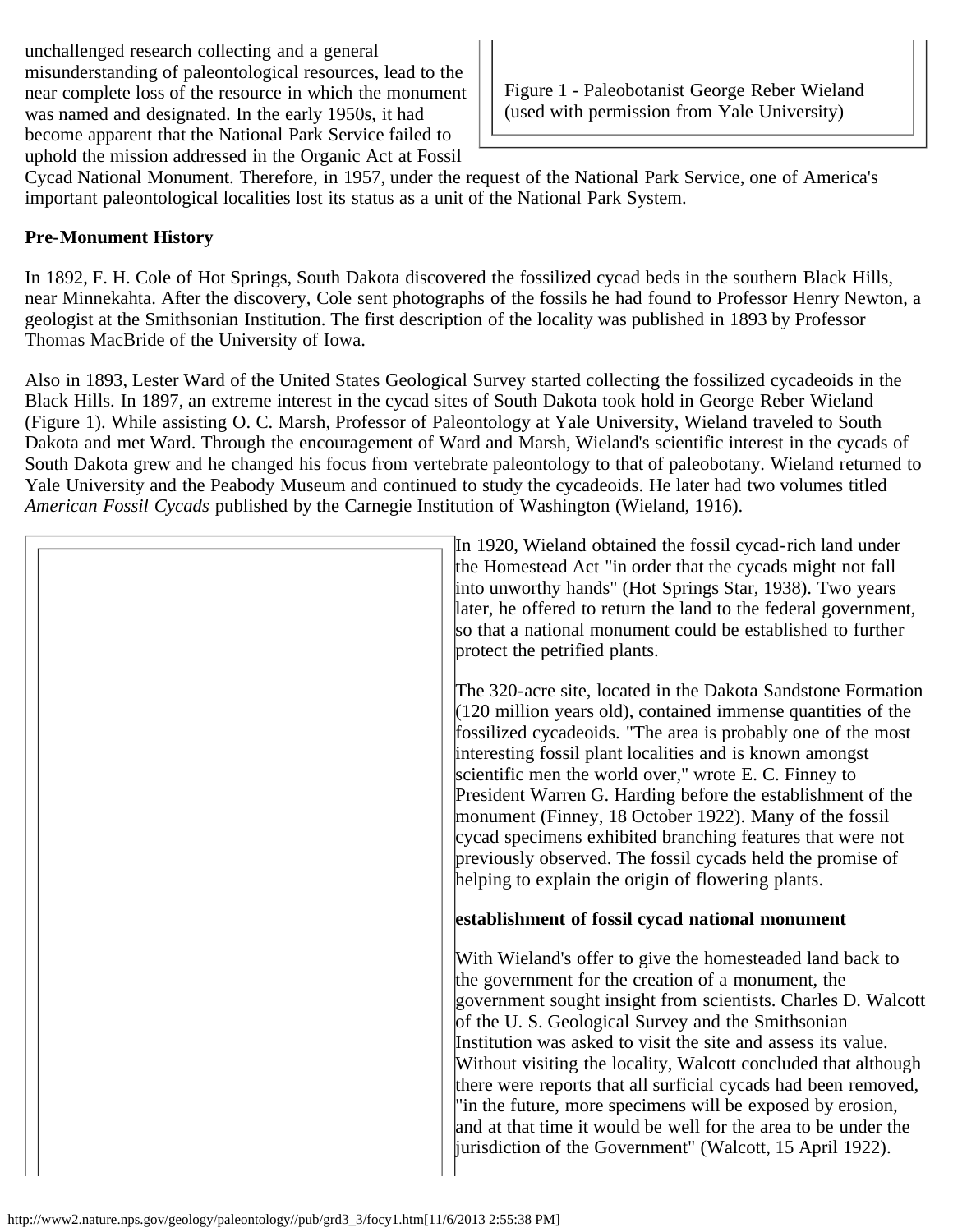

After reviewing the scientific reports, President Harding signed a proclamation on October 21, 1922, establishing the site as Fossil Cycad National Monument (Figure 2):

"Whereas, there are located in section thirty-five, township seven south, range three east of Black Hills Meridian, South Dakota, rich Mesozoic deposits of fossil cycads and other characteristic examples of paleobotany, which are of great scientific interest and value " (Presidential Proclamation 1641).

## **Administration Of Fossil Cycad**

The day to day surveillance of Fossil Cycad National Monument was entrusted to local ranchers. Although the superintendent of Wind Cave National Park was asked to look after the monument at the time of its establishment in 1922, there were only sporadic and brief visits to the site. Fossil Cycad does not appear in any of the superintendent's reports until 1933.

Regional Geologist Carrol Wegemann mapped the stratigraphy of the monument (Wegemann, 1936). He concluded that the cycad sand, which was six to eight feet thick, was either of the Dakota or possibly Morrison Formation. He commented that the lack of good exposures around the monument limited the view of the stratigraphic section. He also reported that the cycads occurred in stream deposits.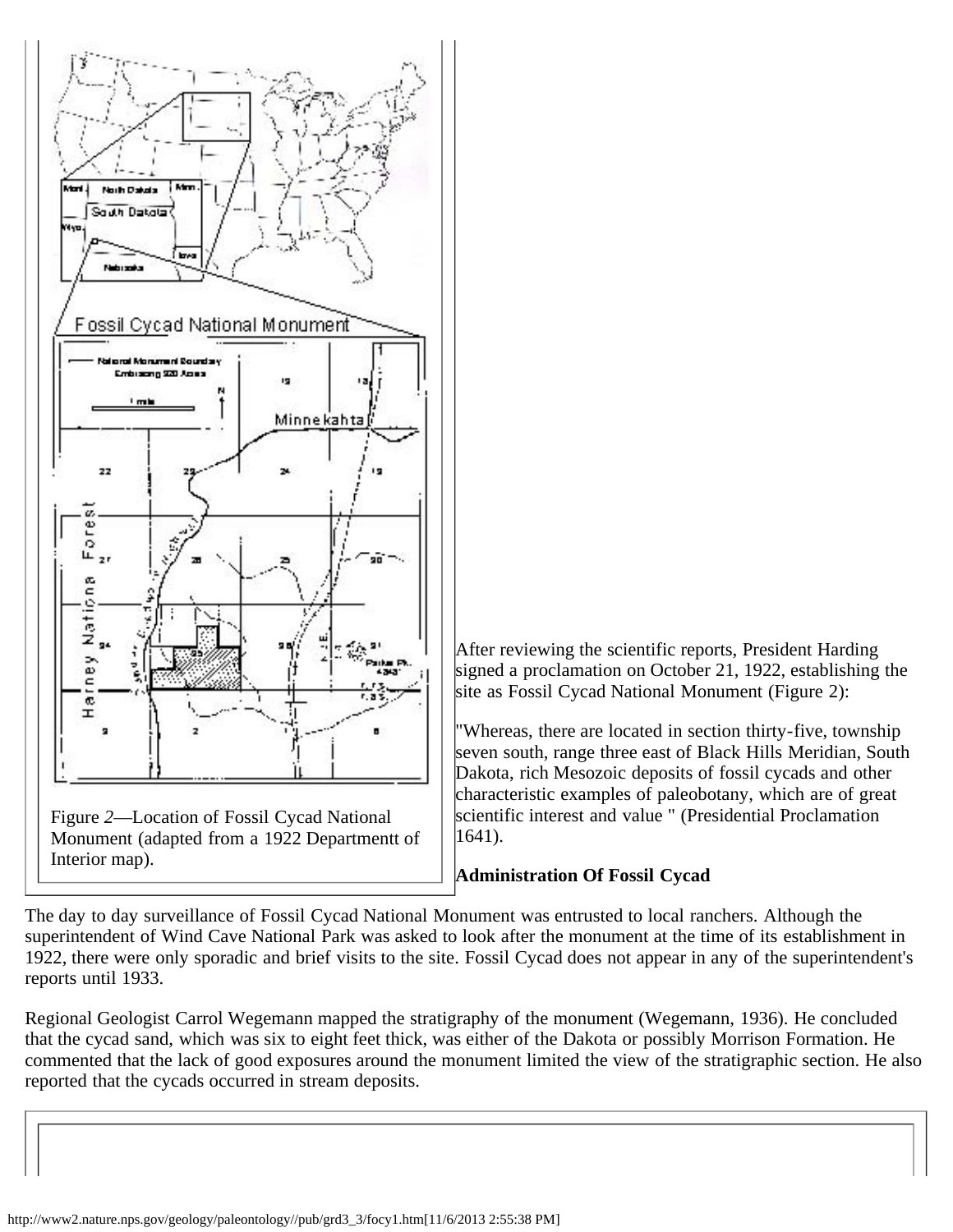

Figure *3*—Professor Wieland supervising a CCC crew during the 1935 fossil cycad test excavation (used with permission from Yale University).

Research on the land resumed in October 1935, when Wieland and a crew of thirteen Civilian Conservation Corps workers opened six to eight excavation pits, according to the superintendent of Wind Cave National Park Edward D. Freeland (Figure 3). Wieland reported that the excavation was a brilliant success with over a ton of uneroded specimens collected. Freeland stated that the excavation had "unquestionably proven that numerous cycads still remain on the monument and excellent specimens have been found."

Development of the monument was not seriously discussed until around 1936, when Wieland started pressing the issue. The value of the monument, though, was already being questioned. In 1929, Acting Director of the National Park Service, Arno B. Cammerer, wrote to Dr. J. Volney Lewis and discussed the validity of the monument:

"It was considered worth conserving at the time, and the situation surely cannot have changed . It is similar to Dinosaur [National Monument], where there is nothing on the surface to show its scientific importance, but nevertheless it is there." (Cammerer, 11 December 1929)

Similar discussions continued throughout the existence of the monument. Development of the monument proceeded slowly for two major reasons: the lack of surficial *in situ* specimens at the site and a dispute between Wieland and Wegemann.

The Wieland-Wegemann dispute started in 1935, when Wegemann accused Wieland of stealing fossils collected dur ing the November 1935 excavation. Wegemann stated that Wieland had removed all of the original surficial specimens and taken them to Yale University before donating the land to the government. This feud escalated when Wegemann shut down the 1935 excavation at Fossil Cycad. The issue culminated when Superintendent Freeland defended Wieland and at the same time criticized Wegemann. Freeland stated, "Wegemann has an unfortunate manner with other people, and he has been tactless enough to offend Dr. Wieland, by continual rudeness." (Freeland, 18 November 35). At that point Wegemann engaged in direct communication with the Assistant Director of the National Park Service, Harold C. Bryant, regarding Fossil Cycad without the permission of Superintendent Freeland. In a letter to Wegemann, Bryant wrote that "Doctor Wilson has resigned and Doctor Wieland feels that your treatment of him was discourteous." Bryant also mentioned that Wegemann "should first have communicated with Mr. Freeland so that orders for stopping the work of excavation could have been given by him." (Bryant, 22 November 1935)

The lack of surficial *in situ* specimens emerged as an obstacle when Wieland insisted on the construction of a visitor center at the monument site, so that the uniqueness of the fossil resource could be explained to visitors at Fossil Cycad. Wieland's persistence resulted in the Director of the Park Service recommending the development of a display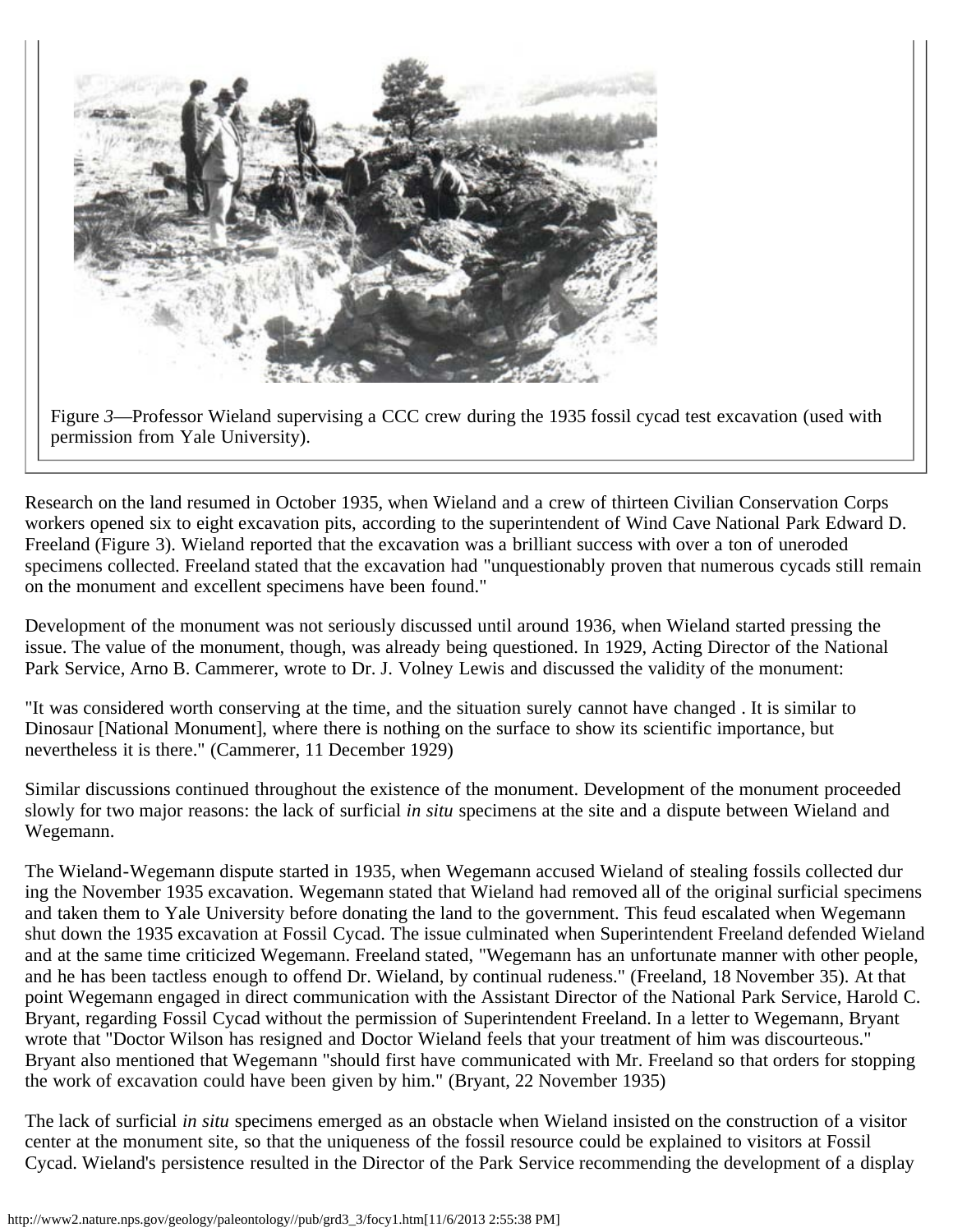about fossil cycads at the Wind Cave visitor center. Wieland's response to this idea was negative. He wrote repeatedly on the value of an *in situ* display:

"Fossil Cycad Monument more than all others of its series is as we now see dependent on an absolutely *in situ* development and display. Without this it can mean but little, as a mere blurred shadow, all but lost again in the shuffle of time." (Wieland, 1937)

In order to expedite the creation of a visitor center, Wieland asked architecture students at Yale to submit proposals for a building design. These draft plans were sent to the Department of the Interior for review (Figure 4). The response from Washington was that the cost for construction of a building at the Minnekahta site was too expensive. In addition to the construction of the visitor center and the building maintenance, there would be a need to build roads into the monument. There was also the fact that the distinct value of Fossil Cycad National Monument eluded many people in the government:

"Developments of additional areas cannot be undertaken unless their justification is unimpeachable and their future maintenance is assured. The Fossil Cycad National Monument does not satisfy either of these requirements. It is realized that the area is of outstanding paleobotanical interest . But it is also realized that the subject of fossil cycads does not have a broad appeal and, therefore, extensive development of the monument would benefit only a limited group of people. This is particularly true since the area does not possess other outstanding attractions. The scenery is neither impressive nor is it unusual; the geological interest, other than its paleobotanic relations, is not phenomenal; the area is too small for wildlife preservation; the terrain does not lend itself well to recreational development, and there is little historic interest." (Slattery, 23 July 1937)

Wieland's insistence continued. His next step was to urge senators and congressmen to contact the Secretary of the Interior regarding the developmental plans for Fossil Cycad National Monument. When these supplications failed, Wieland asked the senators and congressmen from South Dakota and Connecticut to introduce an appropriations bill that would provide funding for a visitor center at Fossil Cycad. The Department of the Interior contended that they did not have the funds to develop the monument, nor did they have a strong enough reason to seek funds:

"Naturally, the development of any exhibit of this type is dependent upon an allotment of funds and these funds can be obtained only if the proposal justified the expense and those making the allotment are convinced that the exhibit is equal to, or better than, many others now waiting development in the various national parks and monuments." (Slattery, 28 May 1937)

## **The Lost Specimen**

In 1933, just before the opening of the "Century of Progress" Exposition at the World's Fair in Chicago, the National Park Service Director's Office wrote to Wind Cave requesting a specimen of fossil cycad to be used in a display at the Fair.

Wind Cave did not have a specimen and contacted Mr. W.E. Parks of Lincoln, Nebraska. Parks agreed to loan his cycad specimen to be placed on display at the Chicago World's Fair. The National Park Service later lost the fossilized cycad specimen loaned by Parks. Mr. Parks requested that the National Park Service either replace the specimen or provide some compensation for the lost specimen.

The National Park Service effectively avoided the issue for years. Since a receipt of property was never produced at the time the specimen was received on loan, Parks' persistent claims regarding the lost specimen did not receive appropriate attention. Parks' requests for \$75 as compensation for the lost specimen were challenged by the Regional Naturalist who recommended that only \$50 compensation be paid instead of the \$75 requested.

In a letter dated October 5, 1945, Mr. Trager, Regional Chief Naturalist described the lost specimen as, "a crushed cycad stump about 6 or 7 inches wide by 10 or 12 inches long. It was a very poor specimen and consequently was not exhibited at Chicago." (Trager, 5 October 1945). Because of a misunderstanding, this specimen was thought to be worthless and discarded.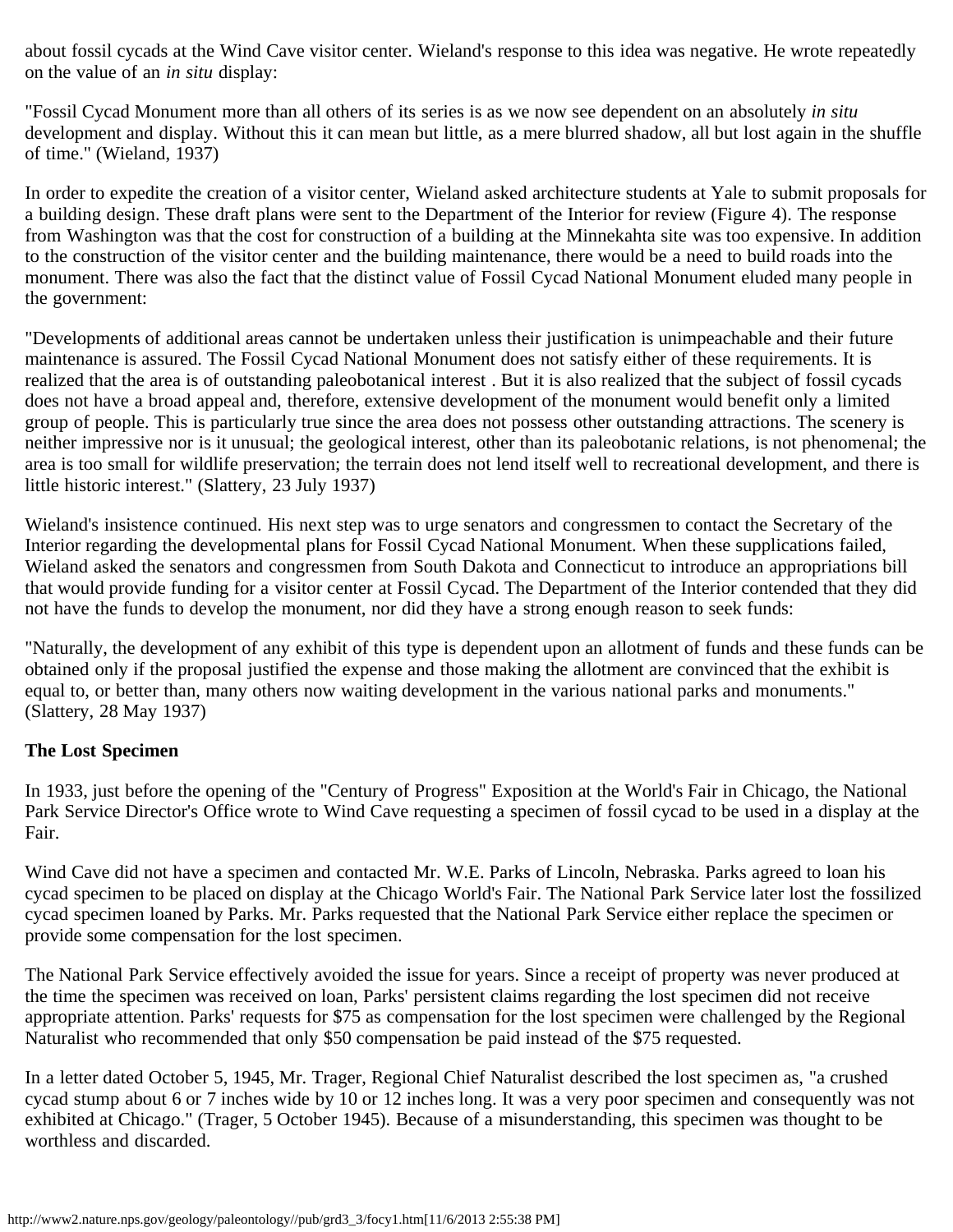Dr. Weiland suggested to Parks and the National Park Service that a specimen could be made available to replace the lost specimen. In June 1946, National Park Service staff traveled to Fossil Cycad National Monument to see if they could find a cycad to replace Parks' lost specimen. A replacement specimen could not be located.

The Interior Solicitor presented his opinion in a memo dated July 16, 1946, "Unless settlement can be made under the act of December 28, 1922 (42 Stat 1066, 31 US Code Sec 215) the only financial relief for Mr. Parks would be by Act of Congress on a Bill for his relief." (Interior Solicitor, 16 July 1946)

On January 27, 1947, the Solicitor wrote, "We realize that the settlement of Mr. Park's claim has been unduly drawn out. As yet, however, no logical solution has presented itself. A monetary settlement is not possible now since the statutory limitation of one year from presenting the claim has passed long since." (Interior Solicitor, 27 January 1947)

Parks responded to the National Park Service in a letter dated April 5, 1947, "From the past it looks as if I am a victim of government red tape." (Parks, 5 April 1947) By the fall of 1947, Parks decided that his only option was to write to his congressman. (Parks, 28 October 1947)

On July 6, 1949, H.R. 3010 "A Bill for the Relief of Walter E. Parks" was passed by the House of Representatives. The Bill awarded Parks a settlement of \$125.

## **Deauthorization of the Monument**

By the early 1950s, the principal advocates for Fossil Cycad National Monument, George Wieland and South Dakota



Figure *4*—One of seveeral architectural drawings of a proposed visitor center at Fossil Cycad National Monument prepared by a student at Yale University.

Senator Peter Norbeck, had died. "The National Park Service thinks Fossil Cycad National Monument is a white elephant and wants to get it off its paper", according to Secretary Will G. Robinson of the South Dakota Historical Society (Robinson, 18 January 55). Representative E.Y. Berry from South Dakota introduced legislation in January 1955 to abolish Fossil Cycad National Monument. The bill was introduced at the request of the National Park Service.

Robinson suggested that the site be transferred to the South Dakota Historical Society with the intent to preserve the fossil locality from any exploitation by private individuals. Robinson traveled to Fossil Cycad National Monument on May 28, 1956 with the Superintendent of Wind Cave. There was no evidence of fossil cycad material on the surface during their visit.

According to Dr. Bump, a professor at the South Dakota School of Mines, there are other cycads found in the Black Hills. Bump indicated, though, that other than a few specimens in the collections at his institution, Wieland apparently took all the cycads from the monument and set them up in a museum at Yale.

During the 84<sup>th</sup> Congress, Senate Bill 1161 was introduced to abolish Fossil Cycad National Monument as a unit of the National Park Service. The bill was supported by the Department of Interior and by the National Parks Association. The bill was signed into law on August 1, 1956 and became effective September 1, 1957. On December 6, 1957, Assistant Secretary of Interior Royce A. Hardy issued Public Order 1562 to carry out the directive of the public law. The land was turned over to the Bureau of Land Management.

## **Post-Monument History**

Between 1957 and 1998, the Bureau of Land Management (BLM) has maintained the 320 acre site previously designated as Fossil Cycad National Monument within the South Dakota Resource Area. In 1980, construction within a 300 foot highway right-of-way occurred within the boundaries of the revoked monument. During construction activities, fossil cycad material was unearthed.

In 1997, the BLM published an environmental assessment (EA) that analyzed the Fossil Cycad area relative to meeting the Area of Critical Environmental Concern (ACEC) criteria. The ACEC designation highlights areas where special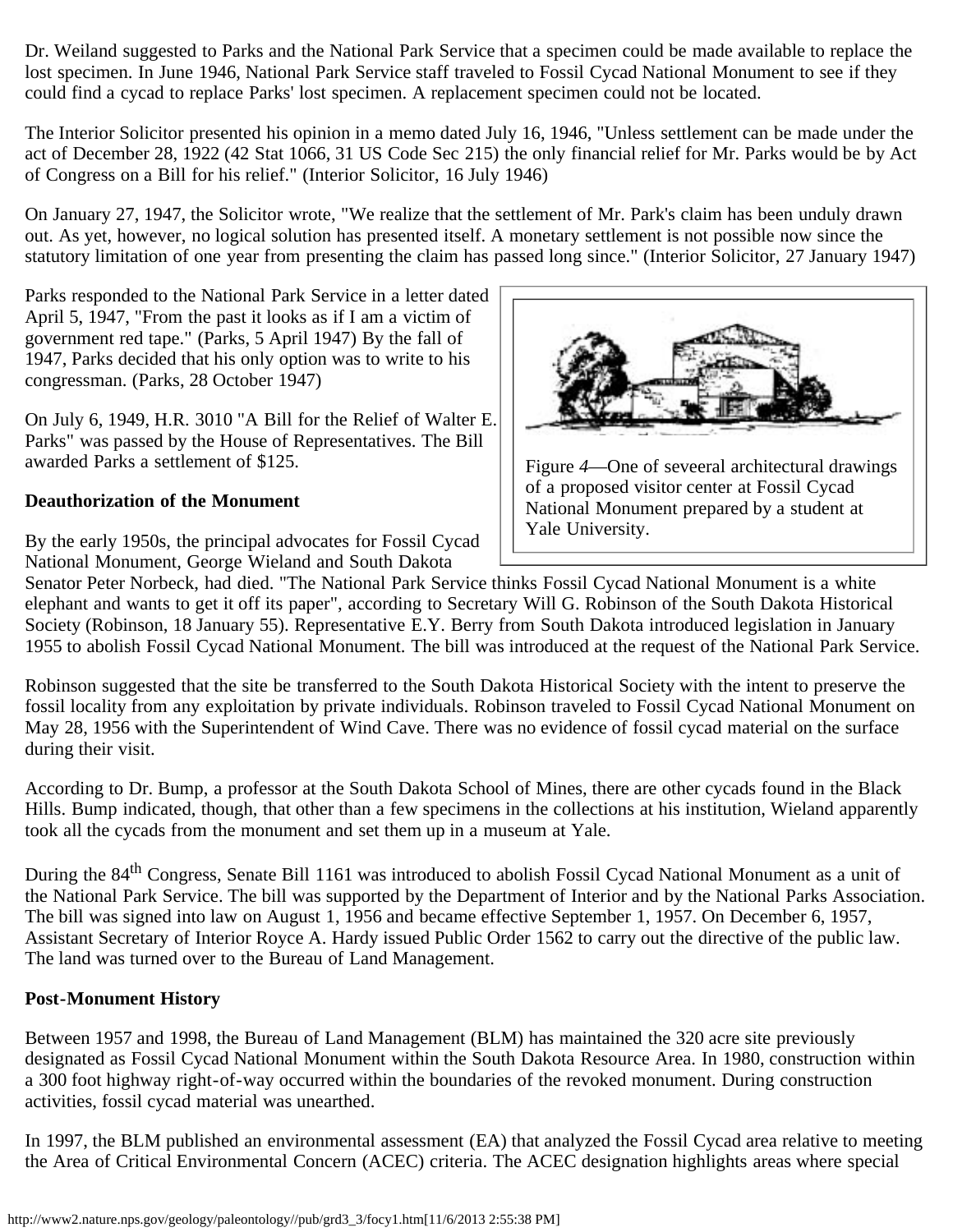management attention is needed to protect and prevent irreparable damage to resources. Members of the public nominated the Fossil Cycad area for ACEC designation.

In the Draft Amendment to the South Dakota Resource Management Plan prepared by the BLM, states, "BLM management objectives should involve the long-term conservation of the area's geologic, and paleontologic values for future generations to study and enjoy. " The preferred alternative (Alternative C) indicates the following determinations: 1) retaining the area in public ownership would help make the scientific information available to the public; 2) restricting activity would help protect the area; 3) by allowing rights-of-way, important scientific information may be uncovered during surface disturbance; and 4) this information would be recovered by BLM and made available to the scientific community.

Fossil Cycad National Monument was never officially open to the public and never had a visitor center or public programs. According to paleontologist Dr. Theodore White, "No present areas of the National Park Service contain fossil cycads. Therefore it could be concluded that the area should have been retained in the system based on its merits in relation to the thematic evaluation." The legislation abolishing the monument contains the following statement, "That if any excavations on such lands for the recovery of fissionable materials or any other minerals should be undertaken, such fossils remains discovered shall become property of the Federal government." (S. 1161).

## **Acknowledgements**

It is with pleasure that we thank a number of individuals that provided interest, input and support to this publication. Arvid Aase, seasonal paleontologist at Fossil Butte, has provided significant editorial improvements. Leah Madoff, Merry Bacon and Bianca Santucci have also aided in the editorial process. Thanks to National Park Service staff including: Shawn Duffy (Park Ranger), Bill Swift (Park Ranger), Barry MacIntosh (NPS Historian), and David Nathanson (NPS Library Harpers Ferry Center) for helping to pull together forgotten archives related to Fossil Cycad National Monument. Charles and Barbara Longenecker helped to ensure that every stone was unturned in our efforts to uncover the scattered information related to Fossil Cycad. We also thank Linda Klise (Yale-Peabody Museum of Natural History), William Massa (Yale University Libraries), Joseph Schwarz (National Archives), Terry Baca (BLM) and historian Jim Moon (BLM) for providing information and suggestions. Finally, Bob Higgins' (NPS - Geologic Resources Division) enthusiasm and interest in the Fossil Cycad story has inspired us to develop this manuscript.

#### **References**

9 August 1938. Not Our Lizards. Hot Springs Star: 2.

Bryant, H. C. 22 November 1935. Letter to C. Wegemann (copy in possession of the United States National Archives).

Bureau of Land Management. November 1997. Areas of Critical Environmental Concern: Environmental Assessment and Draft Amendment of the Billings, Powder River and South Dakota Resource Management Plans. BLM Miles City District Office. EA Number MT-202-98-01, 97p.

## *Santucci and HUGHES—FOCY, RESOURCE MISMANAGEMENT*

Cammerer, A. B. 11 December 1929. Memorandum to J. V. Lewis (copy in possession the United States National Archives).

Finney, E. C. 18 October 1922. Letter to W. G. Harding (copy in possession of the United States National Archives).

Freeland, E. D. 18 November 1935. Letter to the National Park Service Director (copy in possession of the United States National Archives).

Interior Solicitor. 16 July 1946. Letter to the National Park Service (copy in possession of the United States National Archives).

———. 27 January 1947. Letter to the National Park Service (copy in possession of the United States National